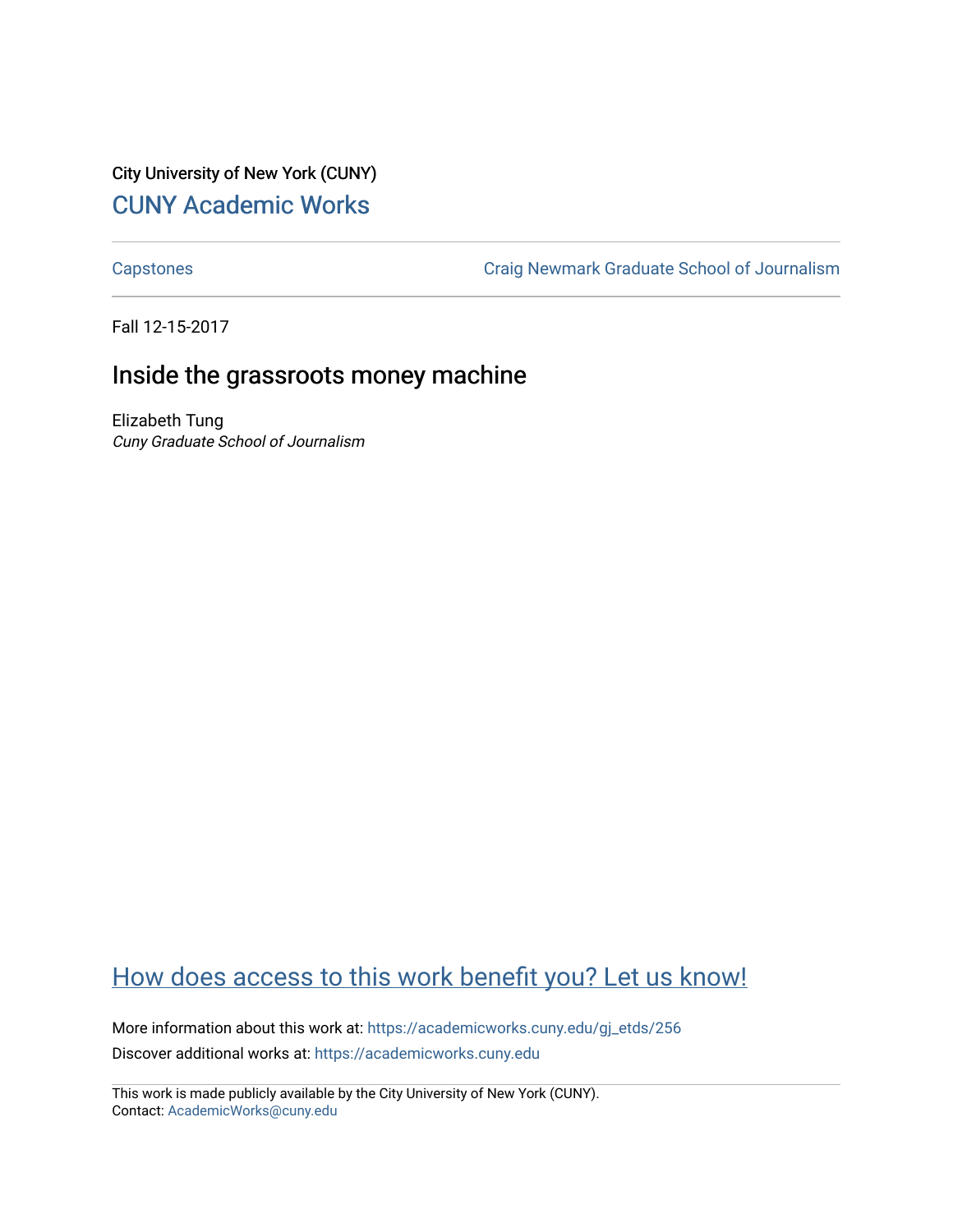## **Inside the grassroots money machine**

By Liz Tung

Martinique White is a canvasser – one of the legion of grassroots fundraisers who plant themselves on city sidewalks each day, asking passersby if they have a minute for the environment, or animal rights or, in this case, LGBTQ equality.

Today, she'd been deployed to Fort Greene Park in Brooklyn. It's a hip, increasingly well-heeled neighborhood filled with students, artists and young families – exactly the kind of place where a progressive fundraiser ought to do well. But just two hours into her shift, White wasn't having much luck.

"People act like you're invisible – like you don't exist," she said. She was hugging her tablet, filled with stats on LGBTQ inequality, to her chest. "It's exhausting."

White, 26, was hard to miss. She was dressed in a neon-yellow shirt and positioned in the dead center of the pavement, just down the street from a bustling farmer's market. She also happened to be one of the few black faces in the mostly white crowd – a fact that doesn't usually play to her favor.

"People of color don't do as well as other people," she said with a shrug. "So it can be a real struggle."

Down the sidewalk, her partner – a perky white college student named Kaylee Rowena – wasn't doing much better.

"I'm glad I'm only doing it part-time now," she said, as she watched a couple walk away. "Doing it full-time over the summer, I was having mental breakdowns every week."

Rowena says it isn't just the rejections that make canvassing hard. It's the emotional and physical risks that come with thrusting yourself into strangers' attention day after day.

"A lot of people will walk past and say homophobic things, or yell things about God at me," she said, adding that some of her coworkers have even faced physical altercations. "It takes a lot of strength to get through that. There are some days I don't."

Despair is a common ailment among canvassers. It's a tough job, made harder by the fact that a lot of canvassing companies, including White and Rowena's employer, the Fund for the Public Interest, have a policy of firing workers who fail to meet predetermined fundraising standards. That pressure, paired with the spiritual beating they receive on a daily basis, means that most new hires either quit or are fired within the first week or two.

It's a fact that many in the canvassing world shrug off as the nature of the beast. Canvassing is hard, they say, and not everyone can do it.

But recently, a growing chorus of voices has protested that the high turnover rate isn't OK – and it isn't an accident.

"They're just funneling people through there – oftentimes people who really badly need a job, and they're kind of exploiting that," said Shane Burley, a journalist and labor organizer who covered canvasser strikes in Oregon.

Burley says canvassers receive inadequate training, support and compensation for the kind of work they're expected to do.

"I mean you're dealing with a lot of street abuse," he said. "And there's no resources for them, and they're getting paid next to nothing."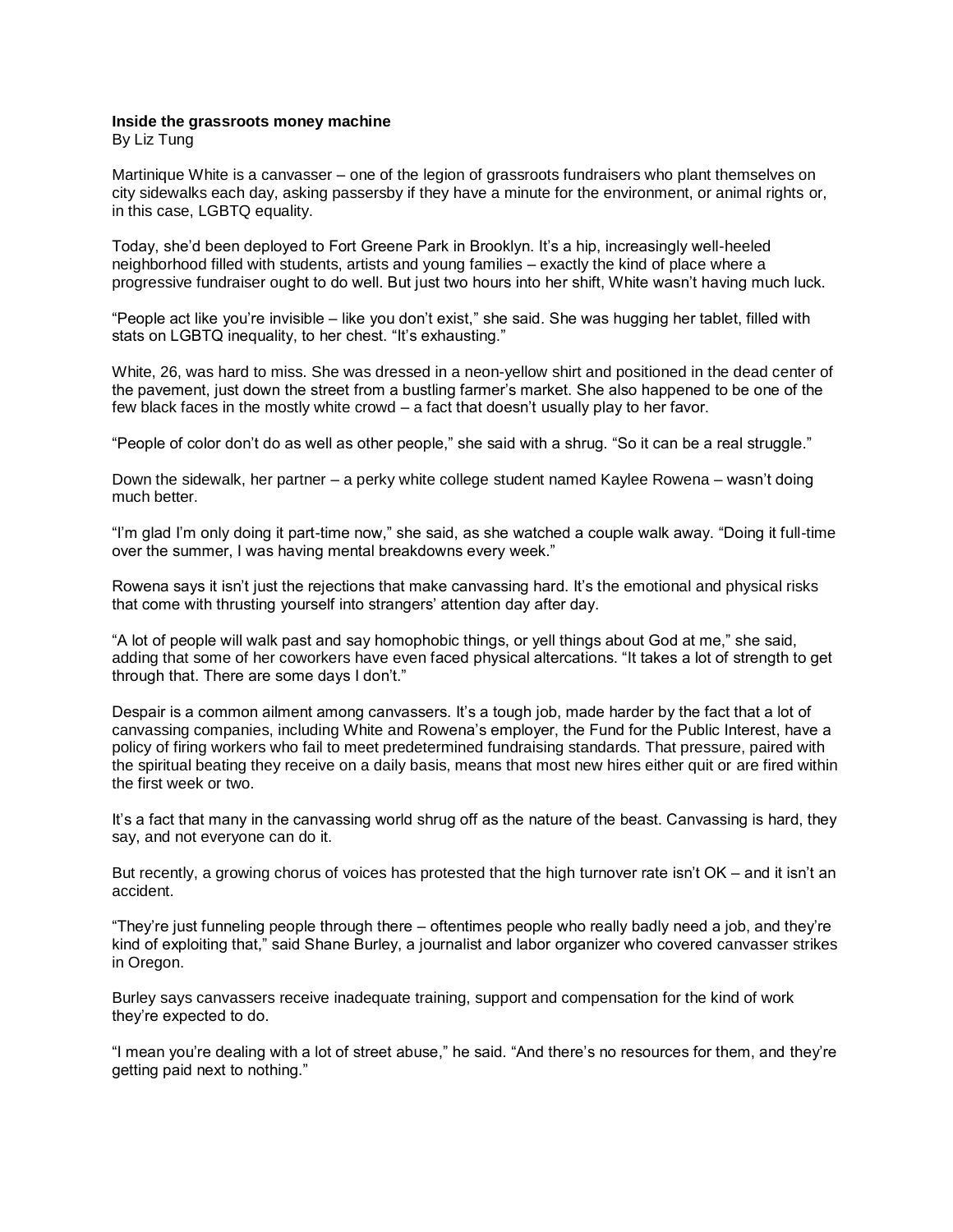According to critics, these conditions are the direct result of a profit model that depends on treating workers as disposable.

It's a confounding accusation for an industry supposedly built on progressive values. Even more confounding is the man they say is behind it – Doug Phelps, an elder of the left whose power is matched only by his pedigree. Phelps cut his teeth working with consumer rights crusader Ralph Nader, spent years as a public interest activist and today is a major donor to the Democratic party. He also helped shape the political canvassing industry, and heads up two of its biggest groups: the Fund for the Public Interest, and its for-profit clone, Grassroots Campaigns. The two groups manage campaigns for progressive giants ranging from the Human Rights Campaign to the ACLU.

And that's only the beginning of Phelps' political reach. He also rules over an extensive nonprofit empire known as the Public Interest Network. It includes dozens of advocacy groups, several major fundraising and investment firms, and a yearly revenue stream of more than \$50 million.

Despite all this, Phelps has managed to keep a fairly low profile. He stays out of the spotlight, maintains an austere online presence and exists at a remove from his many organizations' rank and file. That hasn't stopped a growing fascination with Phelps and his intricate, mysterious network of organizations.

Since the early 2000s, when labor complaints against his groups first arose, rumors have spread across the internet about the extent of his personal wealth and private political agenda. Posts dating back years make mention of his multiple mansions, hidden millions and habit of using nonprofits as his own personal piggy bank.

Of course, in an industry where workers rarely last more than a few weeks, rumors have a way of fizzling out. Neither White nor Rowena have ever heard of Doug Phelps, and they don't seem particularly concerned about their employer's history of labor complaints. They're proud of what they do – a fact that White tries to remind herself of on days like today.

"The best part about the job is fighting for marginalized communities," she said. "When people thank me, and give me hugs on the street for standing out here, being out here in the cold, the heat, the rain – it's really nice. I feel good about what I'm doing."

\*\*\*

White isn't the only young idealist who's found herself drawn to street canvassing. Over the past 20 years, thousands of would-be activists have churned their way through the industry, many of them attracted by job listings like these:

CAMPAIGN JOBS – FIGHT DISCRIMINATION! GET PAID TO DO IT!

WORK TO SUPPORT REPRODUCTIVE RIGHTS, BIRTH CONTROL & SEX EDUCATION



HELP STOP POLLUTERS **PROTECT THE ENVIRONMENT, avg \$400-650/wk** 

The ads themselves are light on the details – but that's part of the point. Canvassing companies must cast a wide net to maintain their workforce, which means jobs that feature a low bar to entry and big (but vague) promises.

The Bureau of Labor Statistics doesn't track canvassers, but anecdotal reports suggest that their numbers are rising. Over the past decade, the number of canvassing groups working in the U.S. has doubled, following a market trend that's taken off overseas.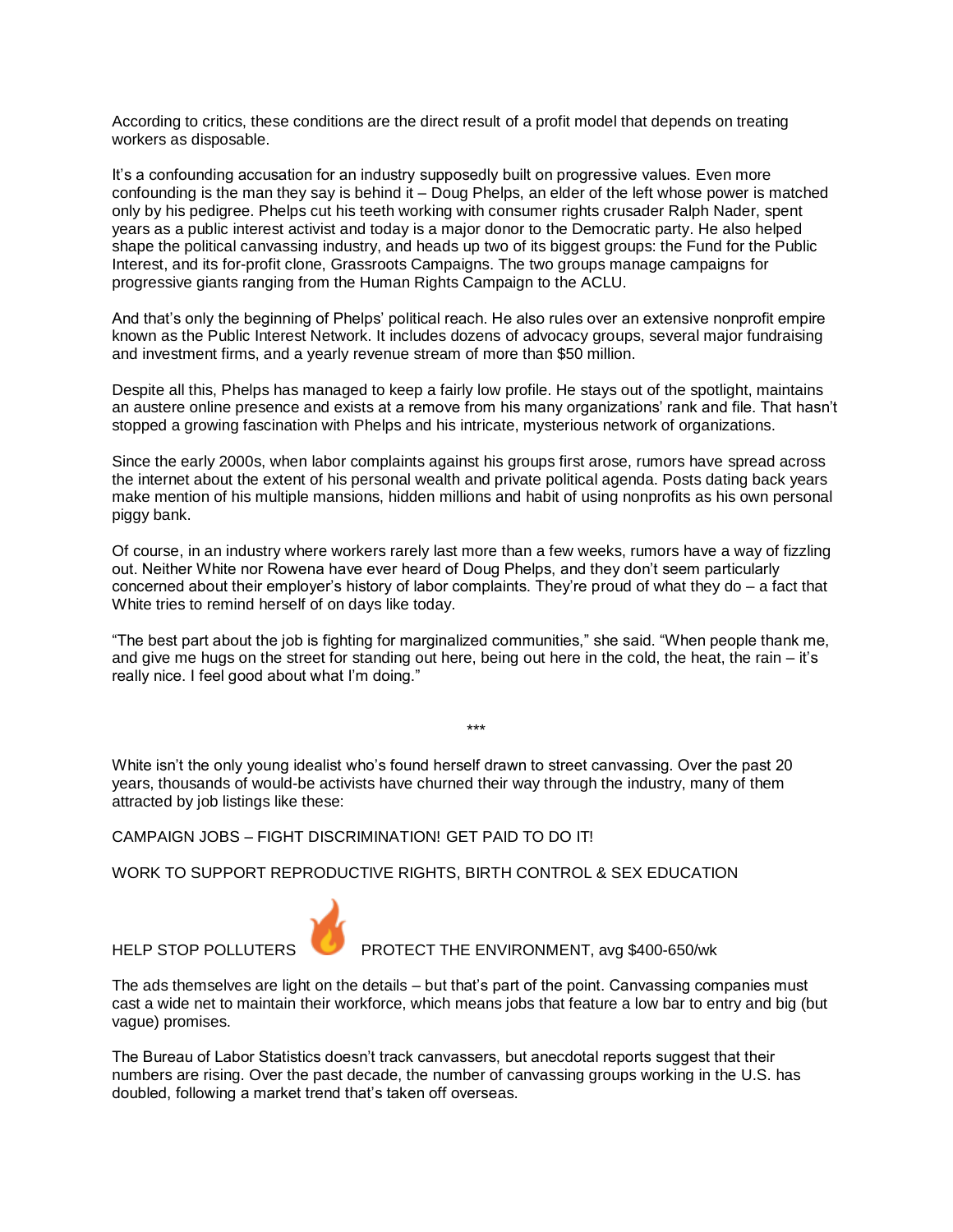"It's been a very strong formula for some charities in the UK and Europe," said Michael Nilsen, vice president of the Association for Fundraising Professionals.

And now, he says, it seems to be gaining traction in American cities.

The field is ripe for it. Charitable giving has been climbing steadily in the U.S. since the 1970s, and hit an all-time high last year of \$390 billion.

Researchers say at least part of that was likely due to the presidential election. In the weeks after Trump's win, progressive groups, including Planned Parenthood and the ACLU, reported unprecedented spikes in contributions. Since then, donations have continued to swell, and with them, demand for fundraisers.

Though canvassing is less efficient than other fundraising methods, like telemarketing or direct mail, it offers a few key advantages. It allows nonprofits to identify new donors, is more effective at signing up monthly givers, and adds a human touch that's more important in an age of media saturation.

"There's so many organizations out there, so many people sending direct mail, emails, that it's kind of easy to get lost," Nilsen said. "So I think there are some organizations that are taking the tack of a more personal touch."

Canvassing in the U.S. was pioneered by an encyclopedia salesman, who in 1971 turned his skills of persuasion to progressive politics. It soon caught on among grassroots activists, first as a way of mobilizing voters, and later as a means of raising funds.

It proved especially popular among the young activists working for Ralph Nader's newly formed public interest groups, which would later coalesce into a consumer rights federation known as the United States Public Interest Research Group, or U.S. PIRG. One of those young activists was Doug Phelps, a Harvard law student who rose to become the executive director of the Massachusetts Public Interest Research Group (MassPIRG).

Their great experiment with canvassing started in 1975 as part of a campaign to pass a "bottle bill," legislation that would introduce five-cent deposits in exchange for recycled bottles. They undertook a massive door-to-door canvassing operation to rally public support for the mostly unknown proposal. It proved so effective that the bill not only went up for a vote, it survived a veto from the governor thanks to voter outcry.

Based on that success, the PIRGs, led by Phelps, formed a dedicated canvassing arm in 1982 called the Fund for Public Interest Research (which would later become the Fund for the Public Interest). They weren't just hungry for more political wins. In the wake of a 1981 court decision striking down mandatory student fees for the university-based PIRG system, the nonprofit federation was on the hunt for a new source of cash flow.

But relying on canvassing for funds was risky. Face-to-face fundraising is a famously low-margin business, largely because it requires major manpower for uncertain returns.

So Phelps and his cohorts went about figuring out how to optimize the process from top to bottom. This was the birth of what some in the industry call the "PIRG model," which has proven so effective that it's become an industry standard. It was conceived based on a single organizing principle: efficiency.

To avoid time waste, or ineffective appeals, they instituted "raps," or scripts that each canvasser would memorize and deliver to potential donors. For every possible response, there was a counter-response, designed to maximize time and money.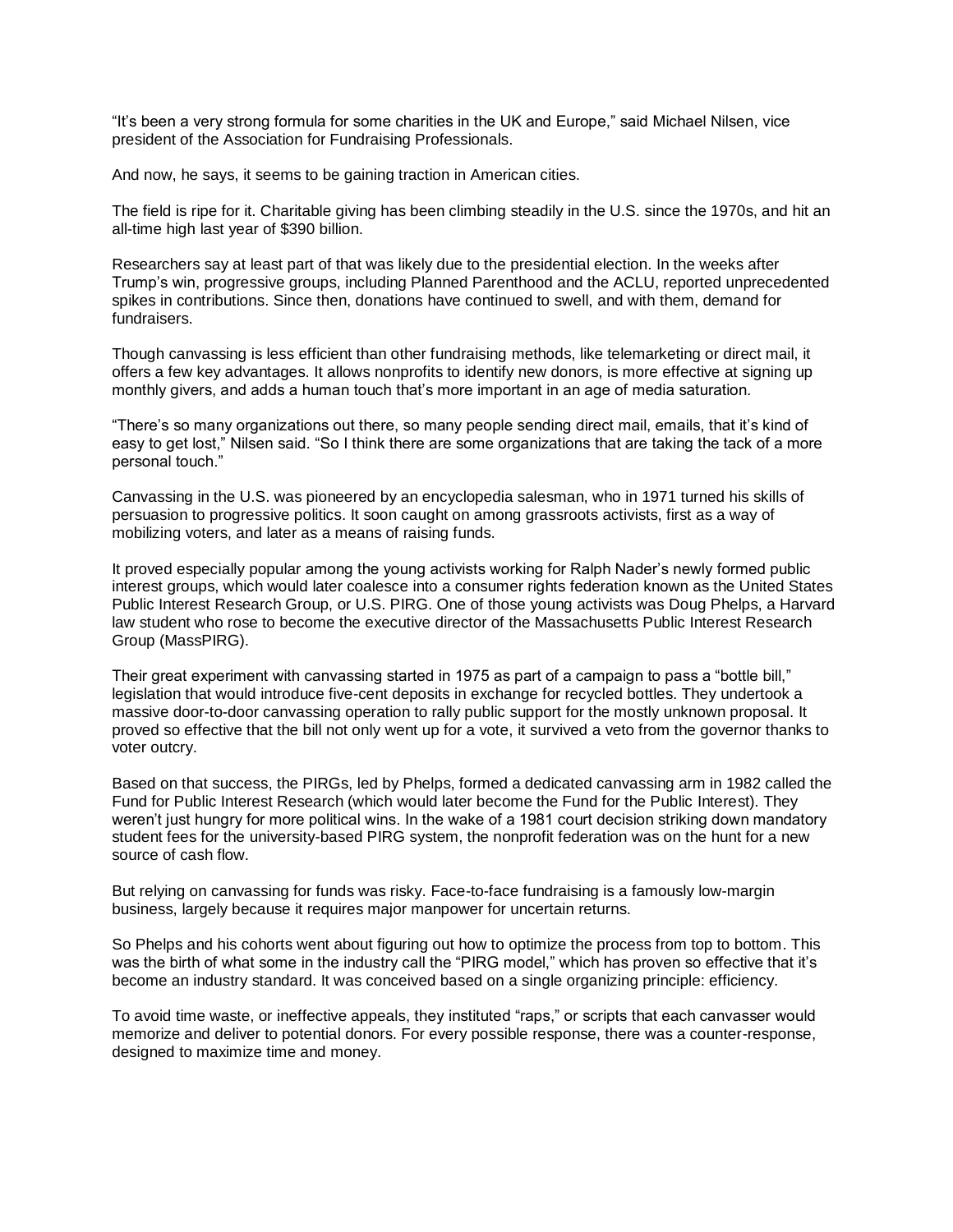Standards were quantified, on both an individual and a collective level. Today, every office receives a fundraising goal, which determines the pace of their campaign, the amount of territory to be covered, and the number of workers recruited.

Canvassers are given a set number of people to talk to each shift, and a quota to make by the end of the night. If they surpass their quota, they receive a cut of the earnings. If they fail to meet quota for more than two or three weeks, they're fired. The only thing that isn't counted, employees have grumbled, is the hours.

That's led to myriad complaints, legal and otherwise, against both the Fund and Grassroots Campaigns dating back to the early 2000s. Since then, the two groups have followed a parallel path of legal problems and bad publicity, with allegations ranging from unpaid wages, to union-busting, to dangerous working conditions. Both have received government censure for unfair working conditions; both have shut down offices or fired staff en masse in response to unionization attempts; and both have paid out hefty sums to settle class-action lawsuits alleging violation of overtime and minimum wage laws.

Attorney Robert Nelson represented the plaintiffs in a 2006 class-action suit against Grassroots Campaigns. Even now, he's struck by the audacity of the company's behavior.

"Before or since, I have never seen such egregious, almost gleeful, unbelievably blatant violations of the labor code," he said.

Despite that, Nelson says, several of his clients were reluctant to pursue the case, fearful that it would hurt "the cause."

"There's such an almost cult-like culture that Grassroots develops and cultivates," he said. "It was really hard for a couple of them to contemplate going against that publicly by filing a lawsuit."

Others in the group channeled their ideals in a different direction. For a period of time, they refused to settle, hopeful that a prolonged, public dispute would change Grassroots' ways.

"And the point that I remember making at the time was, that strikes me as kind of dating someone with all sorts of bad habits, hoping you'll change them and make it better," Nelson said. "And that's not going to happen unless the other side wants it to happen."

They ended up settling for \$600,000. And as it turned out, Nelson was right. Despite years of lawsuits and bad press, neither Grassroots Campaigns nor the Fund seems to have changed their practices much. On job review websites like Glassdoor, both groups feature below-average ratings, with hundreds of reviews detailing many of the same problems that date back more than a decade.

While some of the complaints are echoed in reviews for other canvassing companies, none have earned the degree of enmity directed at both groups. Over the years, that discontent has spawned multiple websites dedicated to spreading the word about the Fund's and Grassroots Campaigns' alleged misdeeds. Some have even tried to mobilize action. But these efforts, inevitably, have ended up fizzling out.

That may be in part because the leadership of both groups, which ultimately traces back to Doug Phelps, has been unresponsive to complaints. As Nelson understands it, that's in large part because their survival depends on squeezing everything they can from their workers.

"For better or for worse, this is Grassroots' business model," he said. "They need so many people, boots on the ground at any given time, and they need people to be working at a breakneck pace. But they just don't have the capacity."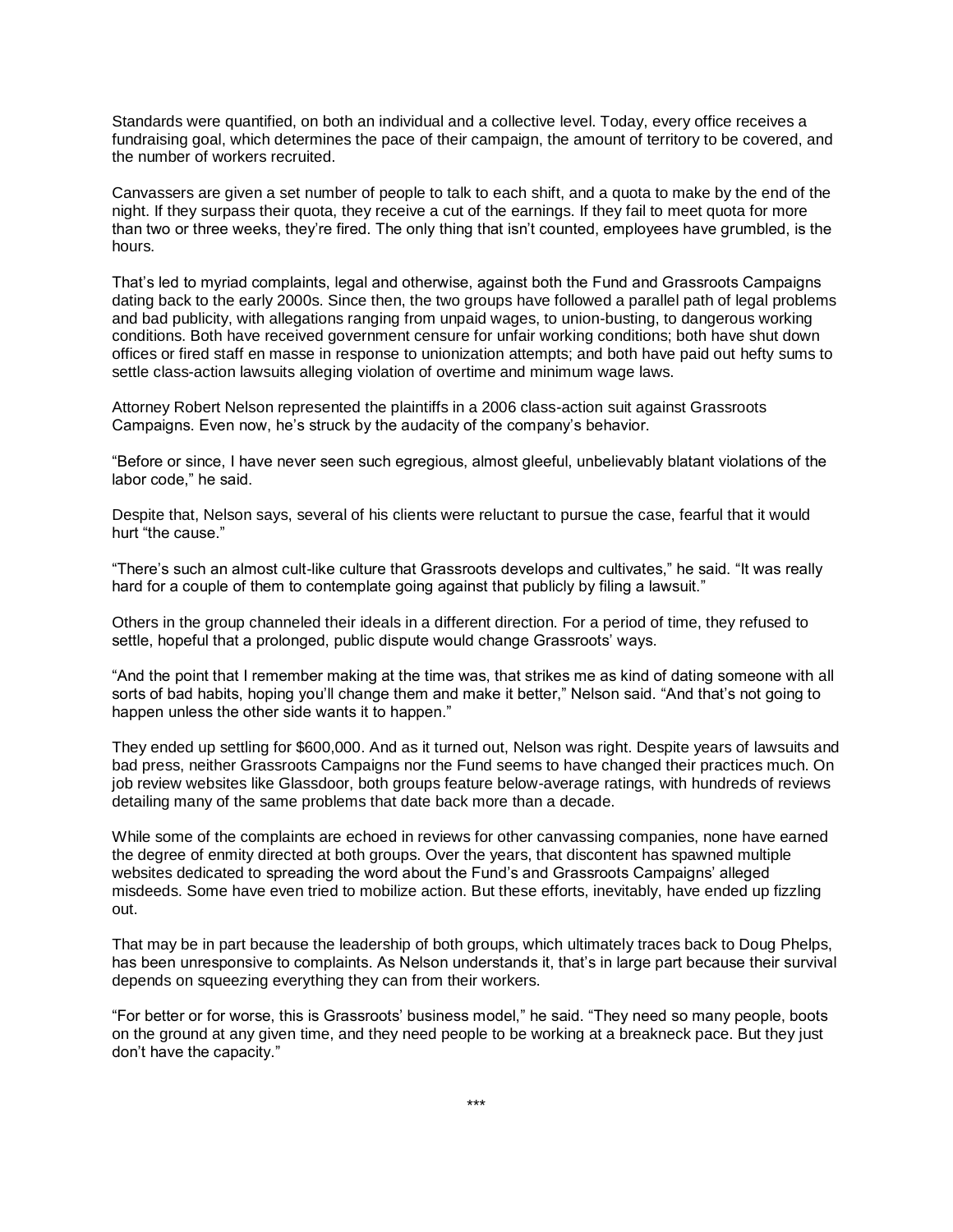Doug Phelps' career as an activist dates back to his college days at Colorado State University. It was there, in the fall of 1968, that Phelps cemented his trajectory as a leader, and his status as a local legend.

That year, Colorado State had been a hotbed of activism. Among other things, students were up in arms over a ban on selling beer at the student union. Grumbling erupted into spontaneous protest early in the fall semester, and Phelps, who was the student body president, decided to take action. He made a dramatic pronouncement – that if the university refused to accede to student demands, he would resign his post, and hold a protest to "liberate" the center.

Just a few days later, the school rejected the proposal. That afternoon, Phelps found himself at the center of a protest in the student union, standing behind a wooden podium, flanked by a tower of Coors beer.

The moment is immortalized in a series of black-and-white photos showing Phelps – skinny and serious, with black-rimmed glasses and a golden cap of neatly combed hair – leading the room in a ritual chugging of beer. Though he later claimed that he hadn't actually drunk the beer, the image of him holding the can to his lips was enough, both to make an impact, and to get him detained by campus police.

Though the protest, which was later dubbed a "beer-in," has become a popular part of school lore, it didn't go over quite so well at the time. Students who disagreed with his tactics voted Phelps out of office, while university officials threatened to boot him from the school.

Still, it served as a launch pad, not only for Phelps' activism career, but for his growing public profile. After graduation, Phelps enrolled in Harvard Law School, got involved with Ralph Nader's public interest movement, and went full-on hippie, ditching his clean-cut look for long hair and a wild beard.

By the spring of 1972, the 24-year-old law student had truly started coming into his own – so much so, that he decided to run for Congress in Colorado. Phelps didn't make it past the first cut, but the campaign earned him some major publicity, and helped launch a whirlwind period of travel and activism.

After a couple of years, he returned to Harvard, where he completed his degree and launched a public interest law program. As newly minted lawyers discarded 70s idealism for 80s commercialism, Phelps shifted more of his energies to MassPIRG, and finally to the Fund.

As the Fund grew, so did its revenues, opening up opportunities for the expansion of Phelps' Public Interest Network. By the early 2000s, the network had doubled its number of organizations, opening up new fundraising markets and opportunities for advocacy.

But the biggest market was one Phelps couldn't have anticipated. In 2002, Congress passed the Bipartisan Campaign Reform Act, otherwise known as the McCain–Feingold Act, which limited the amount that individuals and corporations could give to candidates and national parties. It also banned federal "soft money" donations, which for years the Democratic Party had relied on heavily.

In the lead-up to the 2004 election, this spelled potential trouble for Democrats, leading DNC chair Terry McAuliffe to approach Phelps and ask if he could do for the DNC what he'd done for U.S. PIRG.

The result was Grassroots Campaigns, which formed at the end of 2003, just in time to snag a multimillion-dollar contract with the DNC. Since then, the company has continued to dominate the canvassing industry, snagging big-name clients in both the political and the nonprofit worlds.

While Grassroots' financials aren't public, some of its revenues are recorded in FEC filings, along with the yearly reports that most states release about charitable fundraising. An analysis of 2014 revenues for four states and all FEC filings shows that the group earned at least \$34,483,207. That number, though just a fraction of their total revenue, is 50 percent higher than that of the Fund.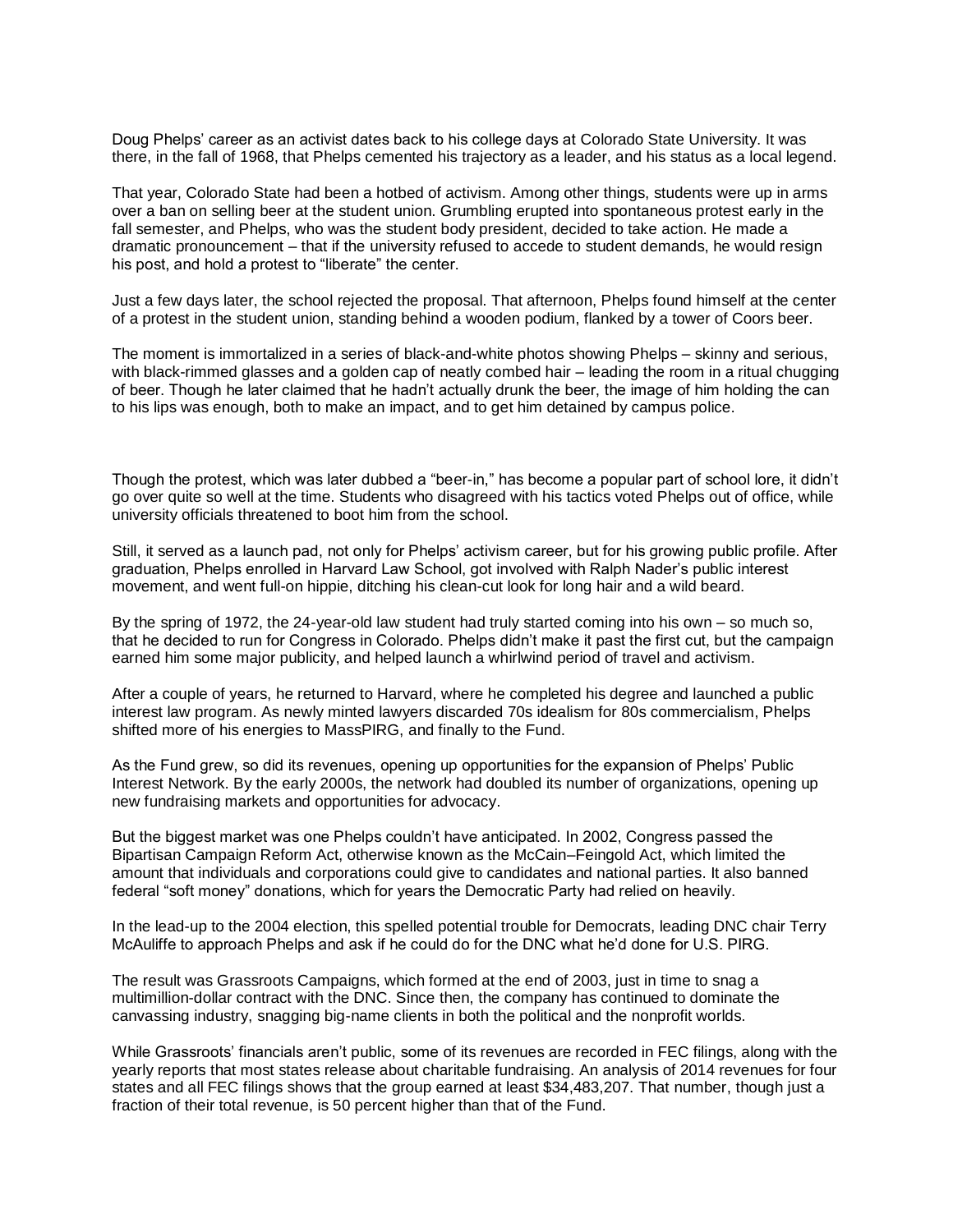Phelps has reaped the benefits of his position of power. Public records show that he owns at least five properties in Denver and Santa Barbara, with a combined worth of \$3.2 million. An even better metric of his wealth may be his personal donation history. Over the past five years, Phelps has donated more than \$400,000 to charitable and political causes.

Both his work and his wealth have earned Phelps clout in the political sphere. Over the past 10 years, Phelps has logged several personal visits to the White House, hosted DNC fundraising events at his Santa Barbara ranch, and was one of an elite group of donors who contributed \$50,000 or more to Obama's inauguration celebration.

And all of it he's done relatively quietly – until, that is, the summer of 2015, when a political donation that blurred the lines between himself and the Public Interest Network raised the hackles of Phelps' workers.

\*\*\*

It was a warm Saturday in 2015 when Hillary Clinton stood up before a cheering crowd on Roosevelt Island, and declared war on dark money.

"We have to stop the endless flow of secret, unaccountable money that is distorting our elections, corrupting our political process, and drowning out the voices of our people," she said.

It was the launch speech for her 2016 presidential run, and with this – the final point in her four-pronged platform – Clinton was sending a message. She was a leader progressives could get behind, someone whose commitment lay with the people, not with corporations.

Less than two months after her speech, the illusion was shattered. Clinton's super PAC, the AP reported, had accepted "a \$1 million contribution that cannot be traced."

Clinton received bruising backlash in the media, along with a sharp rebuke from campaign finance reformer Fred Wertheimer, who declared the transaction "an out-and-out laundering operation."

Back in Denver, Doug Phelps was also getting some heat. That's because the two groups that had contributed that \$1 million to Clinton belonged to him, or more accurately, to the Public Interest Network. Word quickly spread among the network's staff that Phelps had orchestrated the donation.

"It felt like a betrayal," said a former employee, who asked that he be referred to only as Patrick. "It just rubbed people the wrong way."

Patrick says that part of the outrage came from the fact that the donation had never been announced to staff. That put many of them in an awkward position, partly because the Public Interest Network touts itself as non-partisan, and partly because a lot of the network's employees and members were Bernie supporters.

Even more embarrassing was the fact that the PIRGs had for years been railing against dark money contributions, regularly pushing out petitions, press releases and educational materials designed to highlight the problem.

As it turns out, the Public Interest Network doesn't just donate to super PACs – it has several of its own. The most prominent are Fair Share Action, Environment America Action Fund and Environment America Voter Action, which together made a staggering \$23.6 million in campaign donations between 2012 and 2016.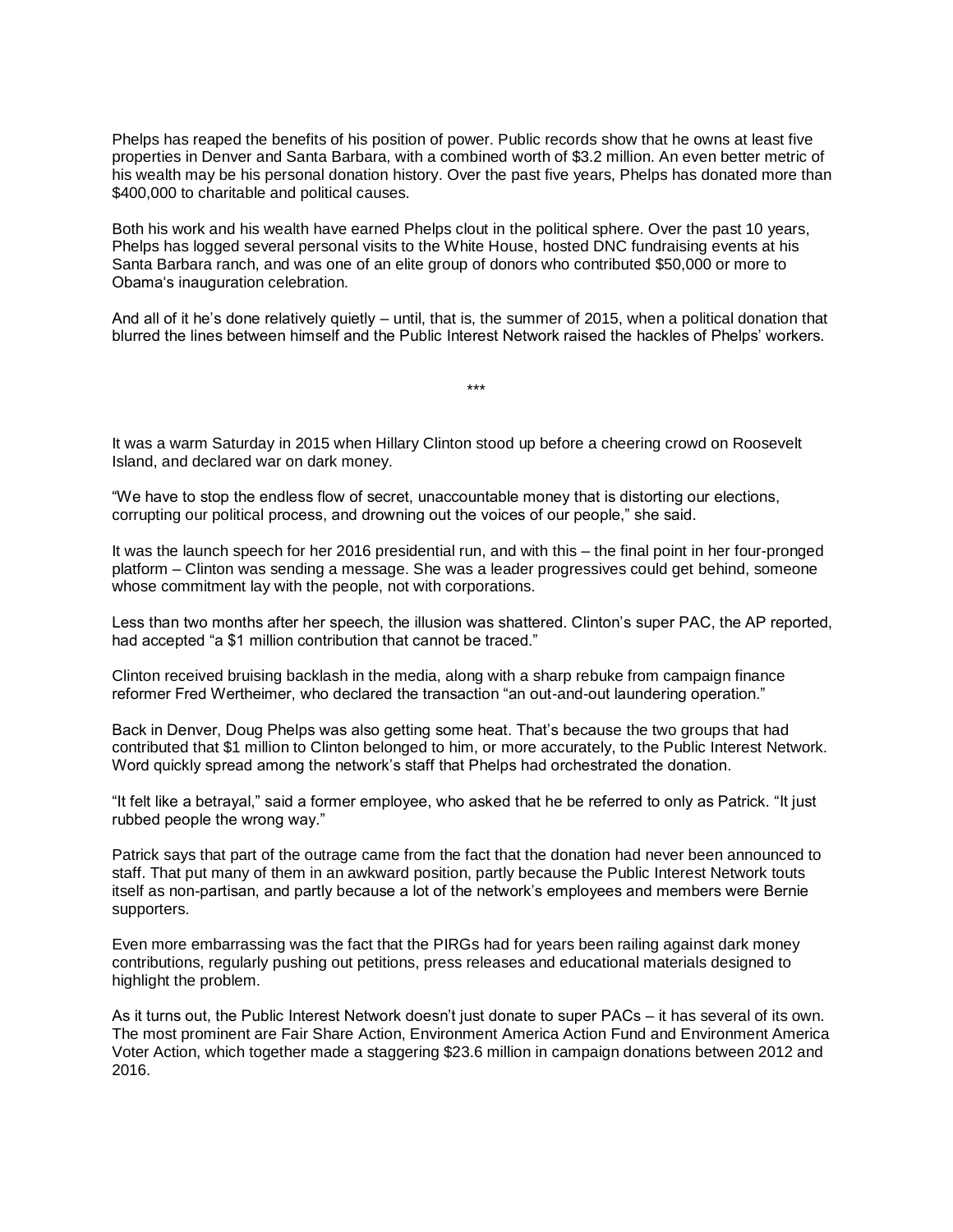The volume of the network's political spending has raised troubling questions in the minds of some employees.

"I don't know where the money in these super PACs comes from," Patrick said. "But since they're all controlled by NAOPI" – another one of Phelps' umbrella groups – "presumably they're coming from within the organizations."

That could mean that some, maybe even most, of the money donated to super PACs came from the pockets of donors who thought they were contributing to a campaign to save the bees or improve our healthcare system.

Thanks to the Public Interest Networks' Byzantine family tree, that kind of transubstantiation is not only easy to do, it's easy to hide.

Though the network is only home to about 15 organizations – more than half of which are essentially inactive, judging by their tax filings – state-level affiliates balloon that number to at least 130. That means a lot of opportunities for the network to trade donations internally, and in the process hide their origins or sidestep limits on how much money different kinds of nonprofits can donate.

Adding another wrinkle to the network's complicated web of money are the multiple for-profit companies and LLCs that Phelps has looped in as contractors or partners.

During the 2014-2015 tax year, Public Interest Network groups invested at least \$6.3 million with Paradigm Partners, the parent company of a financial firm called Green Century Funds, which Phelps partly owns. Another \$1,266,707 went to a company called 1543 Wazee LLC, which doesn't have an online presence or any government filings that describe its business. It does, however, list a property owned by Phelps as its address. The same is true for 1543, LLC, which received another \$2.5 million in investment from groups in the network.

It's impossible to know the true nature of these groups and their relationships. But what is clear is that the network is, at the very least, skirting the lines of ethical and legal financial management when it comes to their political donations. Over time, it's only gotten worse, as the network introduces more and more new groups.

"That's the really key thing, is all these orgs are the same thing. They're just different ways of branding this give-us-money message," said Patrick. "That's not to say that giving money to nonprofits is bad, but it's just done so systematically deceptively in the Public Interest Network. That's kind of the part that bothers me."

Former canvass director at the Fund, Drew Stephan, agrees, but argues that all of the moral compromises may be for a greater good.

"It's certainly antithetical to the work they do, and I'm sure people would be aggravated," he said. "But you know, the only way to change the game is to play the game."

\*\*\*

But not everyone's willing to play the game, especially when their role is as little more than pawns.

For Patrick, and a lot of other network staff, the final straw came in 2016, when U.S. PIRG released an official statement coming out against a new Department of Labor rule that would expand overtime pay to include more workers. It read, in part: